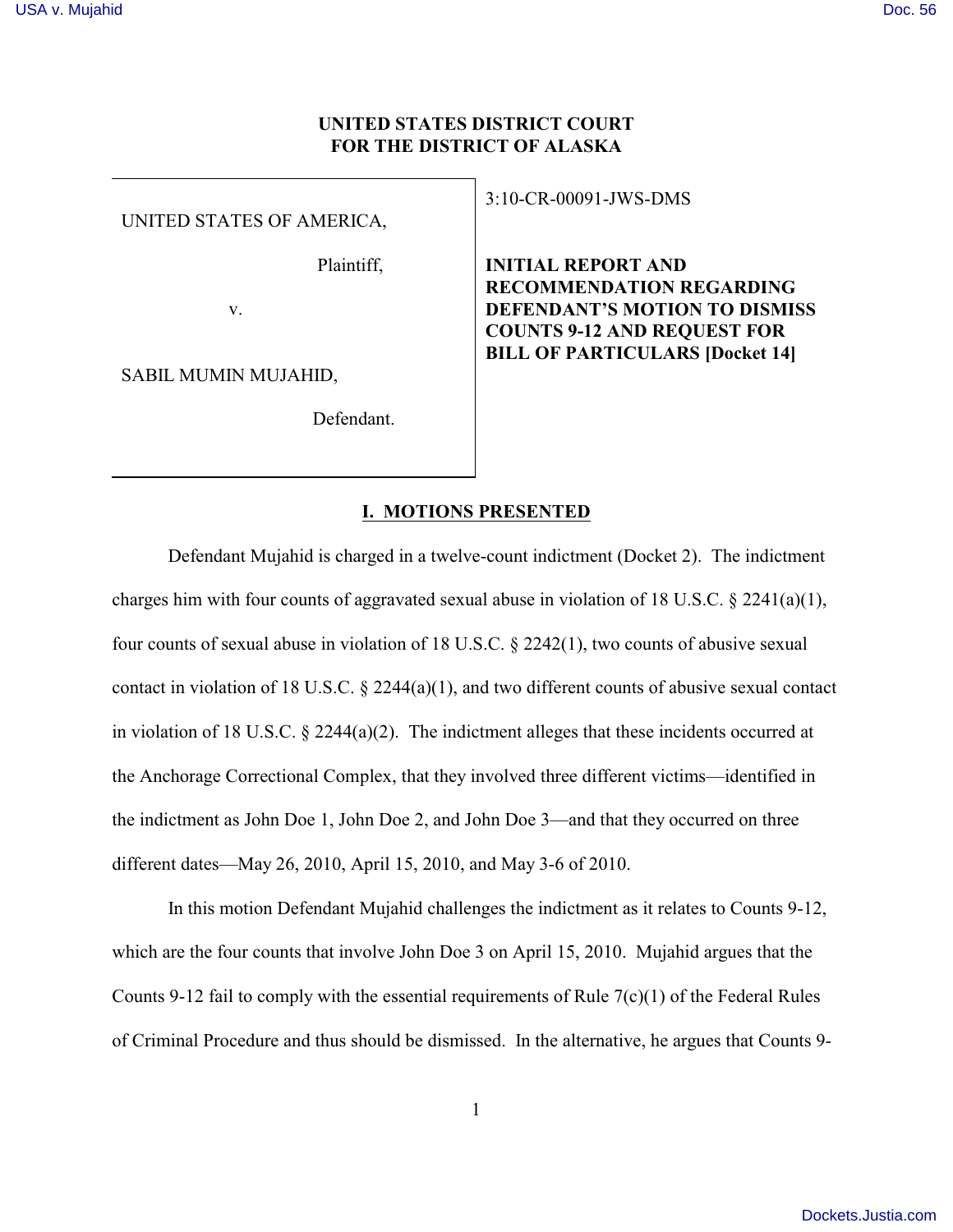12 are vague and indefinite and thus he is entitled to a bill of particulars related to these four counts.

The Government opposes the motion. It argues that Counts 9-12 are sufficient because they carefully track the essential elements of the offenses and also provide additional details as to dates and location. The Government also argues that a bill of particulars is not needed because there are no known double jeopardy dangers in this case and enough information has been provided to give Defendant Mujahid and his counsel adequate notice for trial preparation and to minimize surprise. The Government asserts that the request for a bill of particulars is actually a request for evidence.

## **II. COUNTS 9-12 OF THE INDICTMENT**

The relevant counts of the Indictment state the following:

### Count 9 – Aggravated Sexual Abuse

On or about April 15, 2010, within the District of Alaska, the defendant, Sabil Mujahid, while incarcerated as a federal prisoner at the Anchorage Correctional Complex, a facility in which persons are held in custody pursuant to a contract with the United States Marshals Service, a federal agency, did knowingly cause John Doe 3 to engage in a sexual act, i.e., contact between the penis and the anus, by using force against John Doe 3. All of which is in violation of Title 18 U.S.C. § 2241(a)(1)

### Count 10 – Sexual Abuse

On or about April 15, 2010, within the District of Alaska, the defendant, Sabil Mujahid, while incarcerated as a federal prisoner at the Anchorage Correctional Complex, a facility in which persons are held in custody pursuant to a contract with the United States Marshals Service, a federal agency, did knowingly cause John Doe 3 to engage in a sexual act, i.e., contact between the penis and the anus, by placing John Doe 3 in fear. All of which is in violation of Title 18 U.S.C. § 2242(1)

## Count 11 – Abusive Sexual Contact

On or about April 15, 2010, within the District of Alaska, the defendant, Sabil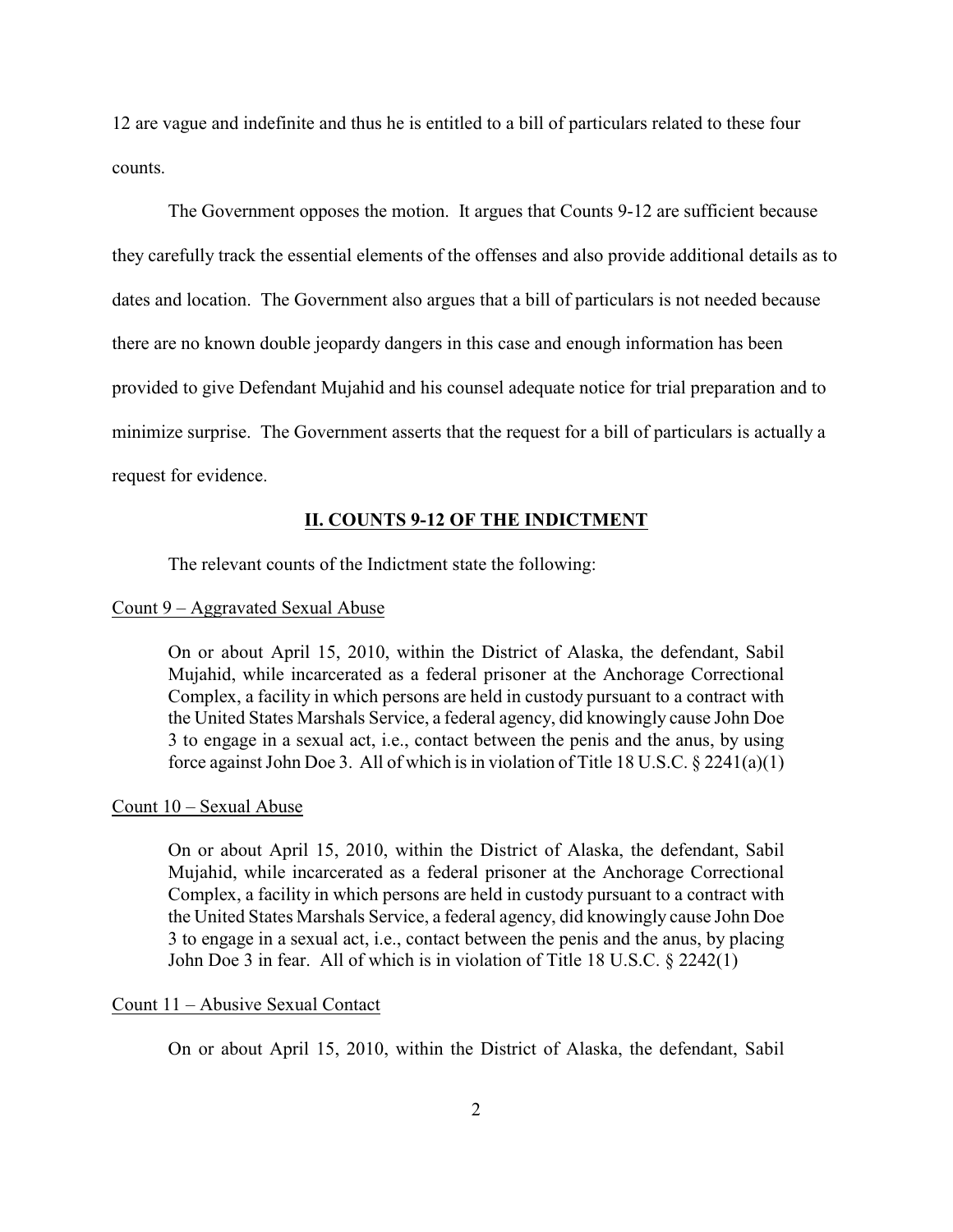Mujahid, while incarcerated as a federal prisoner at the Anchorage Correctional Complex, a facility in which persons are held in custody pursuant to a contract with the United States Marshals Service, a federal agency, did knowingly cause John Doe 3 to engage in sexual contact, i.e., the intentional touching of the buttocks with the intent to abuse, humiliate, harass, degrade, and arouse and gratify the sexual desire of any person, by using force against John Doe 3. All of which is in violation of Title 18 U.S.C. § 2244(a)(1).

#### Count 12 – Abusive Sexual Contact

On or about April 15, 2010, within the District of Alaska, the defendant, Sabil Mujahid, while incarcerated as a federal prisoner at the Anchorage Correctional Complex, a facility in which persons are held in custody pursuant to a contract with the United States Marshals Service, a federal agency, did knowingly cause John Doe 3 to engage in sexual contact, i.e., the intentional touching of the buttocks with the intent to abuse, humiliate, harass, degrade, and arouse and gratify the sexual desire of any person, by placing John Doe 3 in fear. All of which is in violation of Title 18 U.S.C. § 2244(a)(2).

### **III. APPLICABLE STATUTES**

The applicable statutes state the following:

### 18 U.S.C. § 2241(a)(1)– Aggravated Sexual Abuse

(a) Whoever, in the special maritime and territorial jurisdiction of the United States or in a Federal prison, or in any prison, institution, or facility in which persons are held in custody by direction of or pursuant to a contract or agreement with the head of any Federal department or agency, knowingly causes another person to engage in a sexual act--(1) by using force against that other person; . . . or attempts to do so, shall be fined under this title, imprisoned for any term of years or life, or both.

#### 18 U.S.C. § 2242(1)– Sexual Abuse

Whoever, in the special maritime and territorial jurisdiction of the United States or in a Federal prison, or in any prison, institution, or facility in which persons are held in custody by direction of or pursuant to a contract or agreement with the head of any Federal department or agency, knowingly– (1) causes another person to engage in a sexual act by threatening or placing that other person in fear (other than by threatening or placing that other person in fear that any person will be subjected to death, serious bodily injury, or kidnaping); . . . or attempts to do so, shall be fined under this title and imprisoned for any term of years or for life.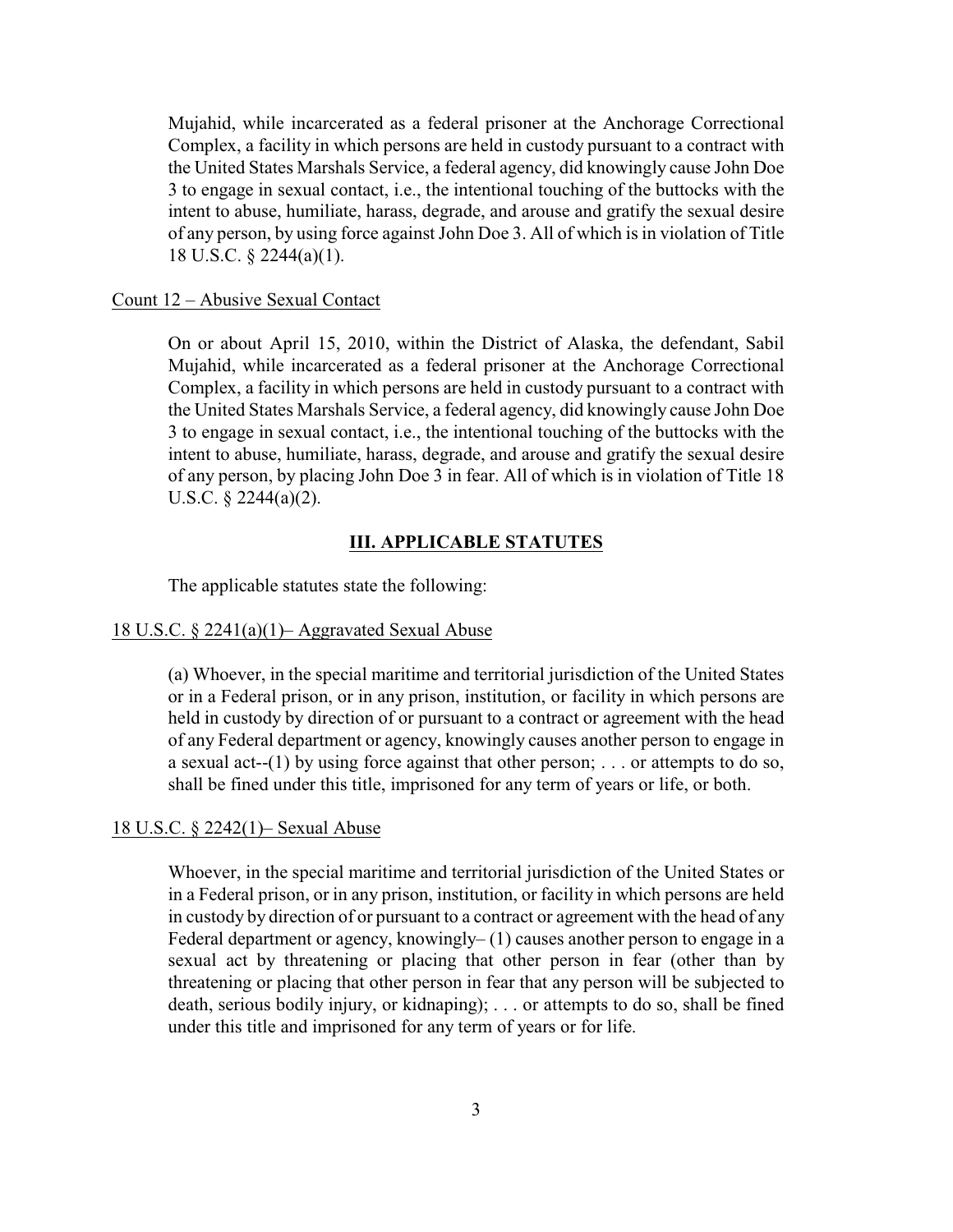### 18 U.S.C. § 2246(2)– Sexual Act Definition

(2) the term "sexual act" means-- (A) contact between the penis and the vulva or the penis and the anus, and for purposes of this subparagraph contact involving the penis occurs upon penetration, however, slight; (B) contact between the mouth and the penis, the mouth and the vulva, or the mouth and the anus; (C) the penetration, however slight, of the anal or genital opening of another by a hand or finger or by any object, with an intent to abuse, humiliate, harass, degrade, or arouse or gratify the sexual desire of any person; or (D) the intentional touching, not through the clothing, of the genitalia of another person who has not attained the age of 16 years with an intent to abuse, humiliate, harass, degrade, or arouse or gratify the sexual desire of any person.

## 18 U.S.C. § 2244(a)(1)– Abusive Sexual Contact (by using force)

(a) Sexual conduct in circumstances where sexual acts are punished by this chapter.--Whoever, in the special maritime and territorial jurisdiction of the United States or in a Federal prison, or in any prison, institution, or facility in which persons are held in custody by direction of or pursuant to a contract or agreement with the head of any Federal department or agency, knowingly engages in or causes sexual contact with or by another person, if so to do would violate--(1) subsection (a) or (b) of section 2241 of this title had the sexual contact been a sexual act, shall be fined under this title, imprisoned not more than ten years, or both.

## 18 U.S.C. § 2244(a)(2)– Abusive Sexual Contact (by using fear)

(a) Sexual conduct in circumstances where sexual acts are punished by this chapter.--Whoever, in the special maritime and territorial jurisdiction of the United States or in a Federal prison, or in any prison, institution, or facility in which persons are held in custody by direction of or pursuant to a contract or agreement with the head of any Federal department or agency, knowingly engages in or causes sexual contact with or by another person, if so to do would violate– . . . (2) section 2242 of this title had the sexual contact been a sexual act, shall be fined under this title, imprisoned not more than three years, or both.

## 18 U.S.C. § 2246(3)– Sexual Contact Definition

(3) the term "sexual contact" means the intentional touching, either directly or through the clothing, of the genitalia, anus, groin, breast, inner thigh, or buttocks of any person with an intent to abuse, humiliate, harass, degrade, or arouse or gratify the sexual desire of any person.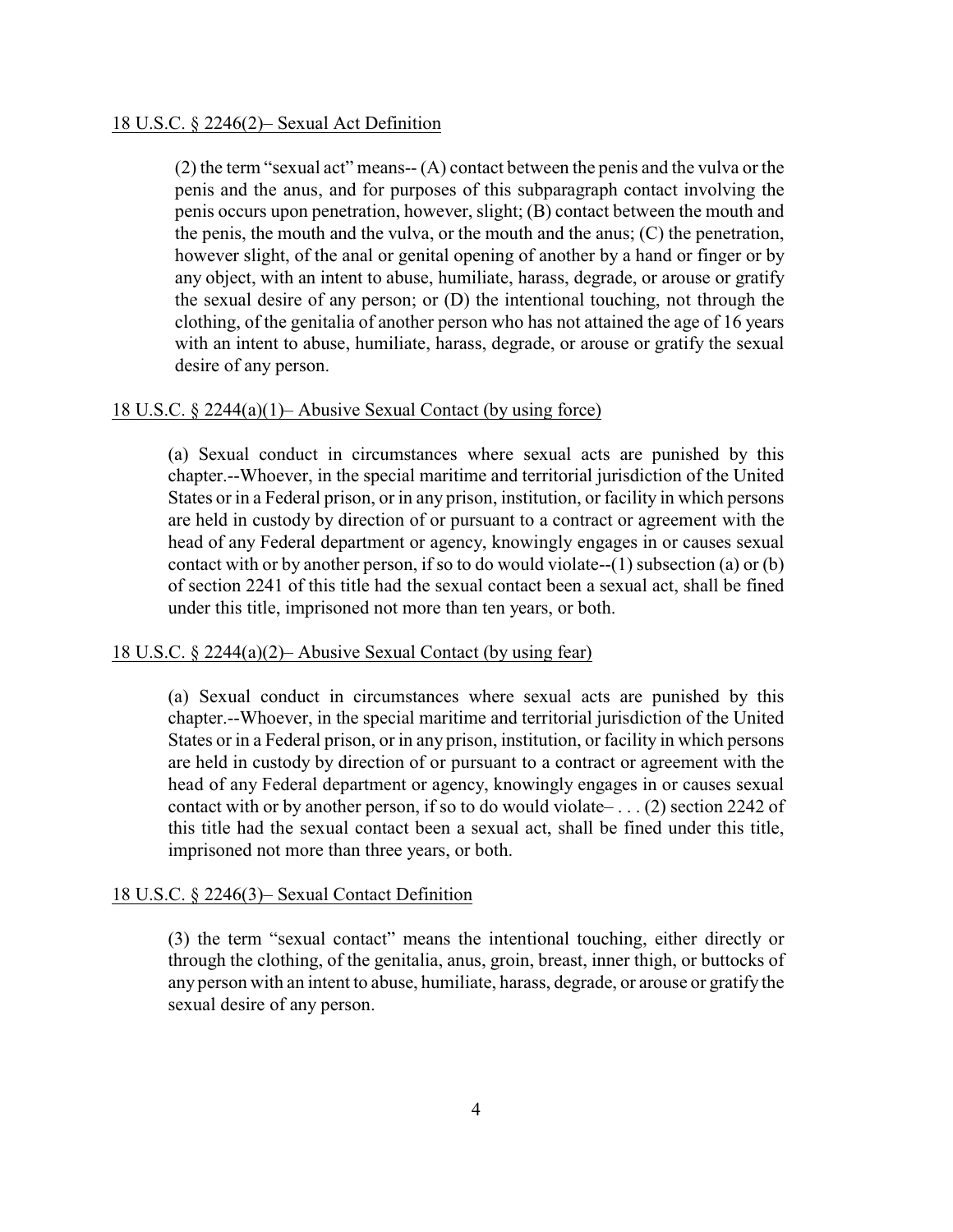#### **IV. DISCUSSION**

### **A. Indictment**

Mujahid asks that Counts 9-12 in the indictment be dismissed because they are insufficiently charged. When reviewing the validity of an indictment, this Court is limited by the four corners of the indictment. United States v. Boren, 278 F.3d 911, 914 (9th Cir. 2002). Under Rule 7(c) of the Federal Rules of Criminal Procedure, the indictment needs to be a "plain, concise, and definite written statement of the essential facts constituting the offense charged." Fed. R. Crim. P. 7(c). An indictment is sufficient if it clearly advises the defendant of the charges against him by setting forth all the requisite elements of the offense without ambiguity. United States v. Rosi, 27 F.3d 409, 414 (9th Cir. 1994) (citing Hamling v. United States, 418 U.S. 87 (1974)).

In this case, the Court has compared each count at issue with the statute alleged to have been violated. Each count clearly tracks the relevant statute, and each statute sets forth the requisite elements of the crimes alleged. Those requisite elements, based on the Ninth Circuit Jury Instructions, are (1) that the defendant knowingly used force to cause the victim to engage in a sexual act (or sexual contact) or, for non-aggravated sexual abuse, knowingly caused the victim to engage in a sexual act (or sexual contact) by placing the victim in fear and (2) the offense was committed in a place of federal jurisdiction, which in this case is the Anchorage Correctional Complex—a facility in which persons are held in custody pursuant to a contract with the United States Marshals Service. See Ninth Circuit Model Jury Instructions (Criminal) §§ 8.1333, 8.139, 8.148 (2003). In the Ninth Circuit, using the "bare bones" language of the statute itself in the indictment is permissible as long as the elements of the crime are clearly stated. United States v.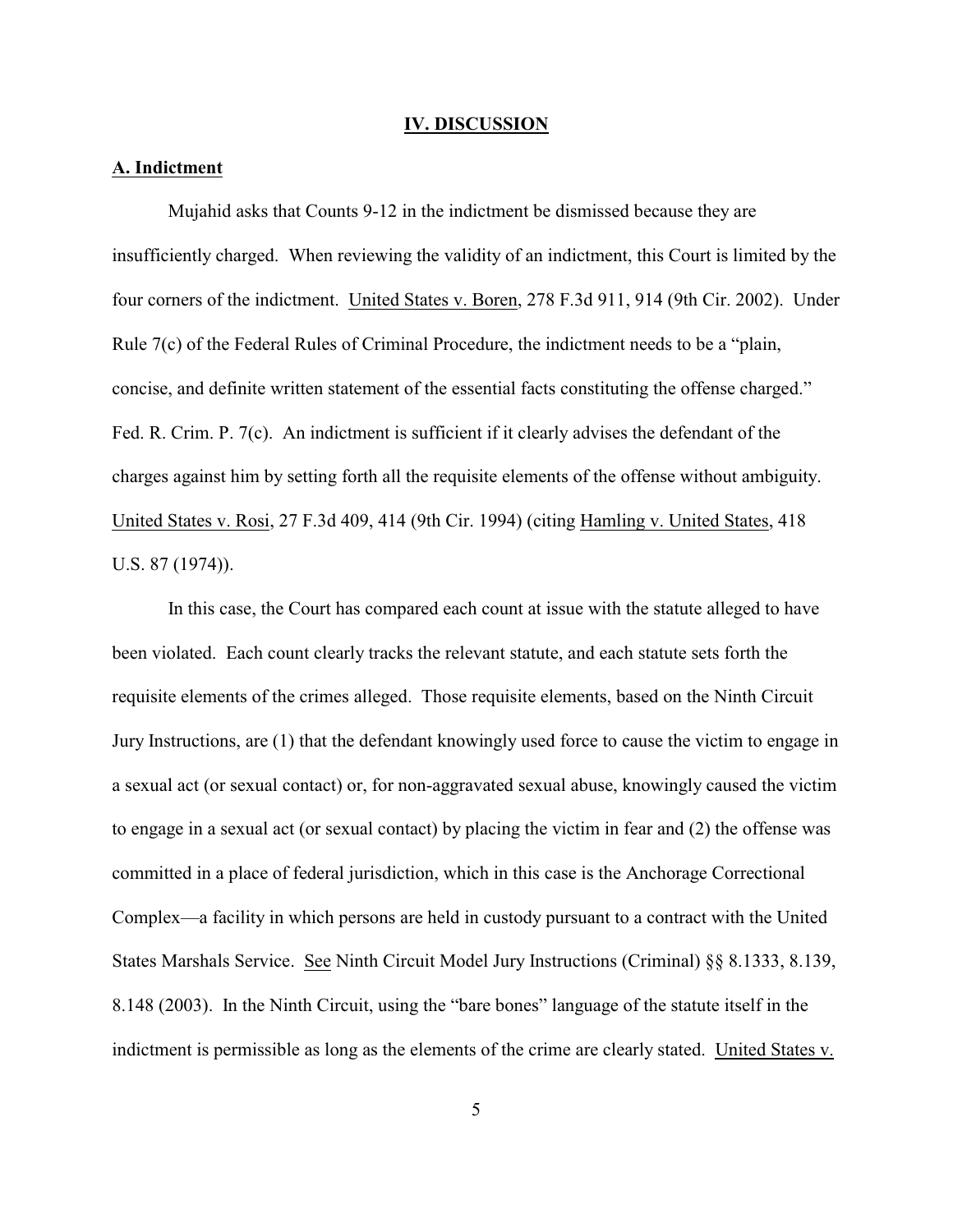Woodruff, 50 F.3d 673, 676 (9th Cir. 1995). See also United States v. Tavelman, 650 F.2d 1133, 1137 (9th Cir. 1981) (stating that an indictment need only allege the essential element of the offenses within the language of the statute). Because the counts track the applicable statutes and those statutes set forth the essential elements, Counts 9-12 are satisfactory.

In addition, as the Government argues, the Counts provide more detail than just the essential elements of the alleged crime. They inform the defendant of the specific type of sexual act or sexual contact he is alleged to have performed. Also, the counts set forth the date on which these crimes are alleged to have occurred. Defendant Mujahid argues that more information about the alleged incidents should be provided to him, such as where precisely the alleged conduct took place or how the contact occurred. But that argument is unsupported. Indeed, the established legal standards set forth above do not require such specificity in an indictment.

As the Government points out, Mujahid's failure to challenge the same language in Counts 1-8 demonstrates that his request for dismissal of Counts 9-12 is not well taken. As stated above, when looking at the sufficiency of an indictment, the Court is limited to the four corners of the indictment. Counts 1-8 are almost identical to Counts 9-12 but involve different victims and dates. Thus, Mujahid's decision not to challenge Counts 1-8 on their face cuts against his argument that Counts 9-12 are insufficient on their face.

Counts 9-12 set forth the essential elements of the crime; they inform the defendant that the crimes occurred on April 15, 2010 at the Anchorage Correctional Complex; they explain to him what type of abuse and contact is alleged to have occurred; and they inform him that the same victim, John Doe 3, is the alleged victim in all four counts. This is more than enough to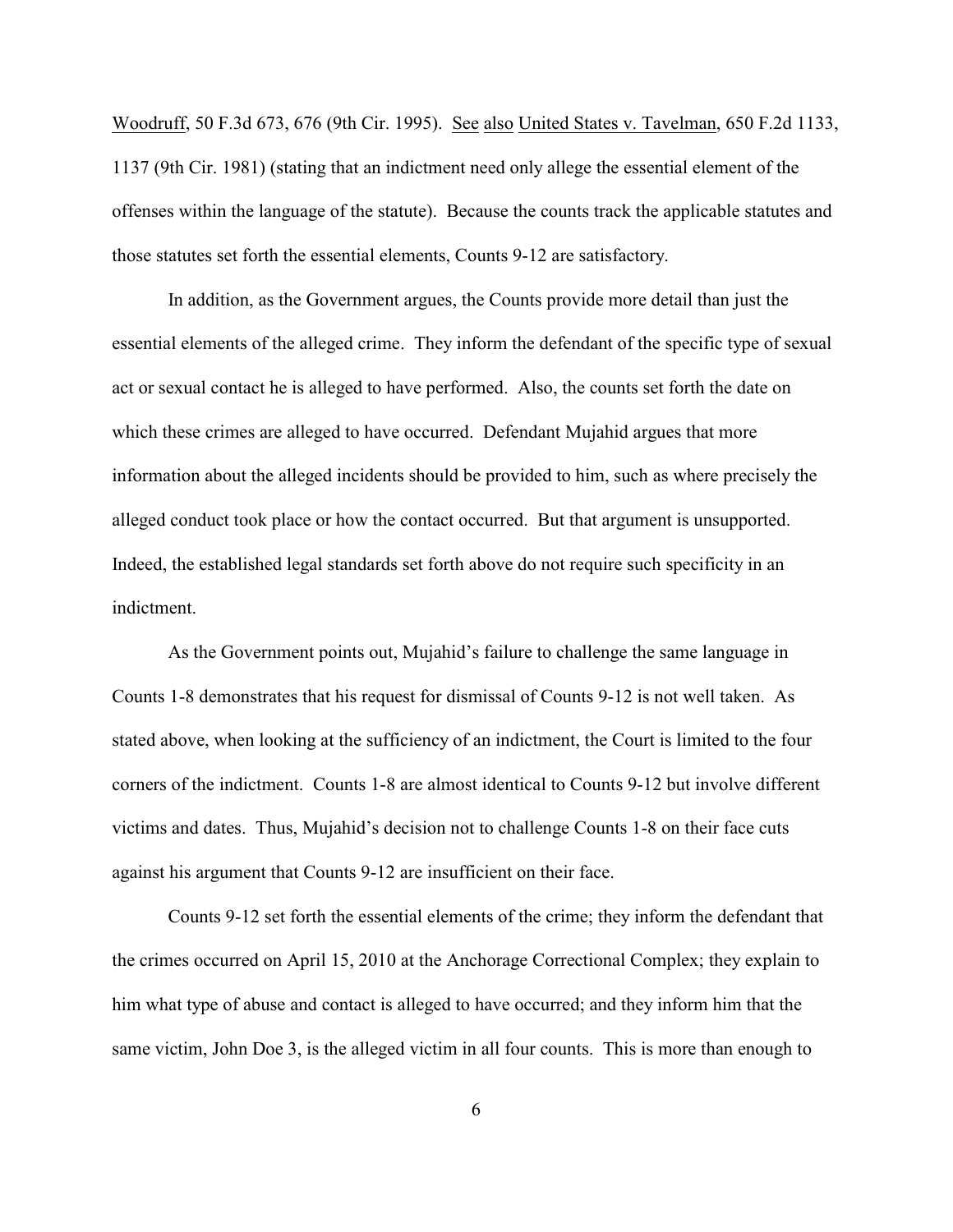meet the requirement in Rule 7(c)(1) that the charges put forth a "plain, concise, and definite written statement of the essential facts constituting the offense charged." Thus, this Court concludes that Counts 9-12 should not be dismissed.

## **B. Bill of Particulars**

In the alternative, Mujahid argues that Counts 9-12 are vague and fail to give specifics regarding the exact circumstances surrounding the allegations in the indictment. He requests that, if not dismissed, the counts be remedied through a bill of particulars. The determination of whether to grant a motion for a bill of particulars is committed to the discretion of the trial court. United States v. Giese, 597 F.2d 1170, 1180 (9th Cir. 1979).

A bill of particulars "is designed to apprise the defendant of the specific charges being presented to minimize danger of surprise at trial, to aid in preparation and to protect against double jeopardy." United States v. Long, 706 F.2d 1044, 1054 (9th Cir. 1983) (citing United States v. Davis, 582 F.2d 947, 951 (5th Cir. 1978)).

As noted by the Government in its response memorandum, Mujahid has not argued that he has previously been charged with a violation of these statutes and thus needs a bill of particulars to adequately raise a double jeopardy argument in relation to the current charges. Furthermore, the threat of double jeopardy in any future case has been substantially reduced by statutes and case law that give defendants recourse to the entire trial record should they ever have to plead double jeopardy in the future. See Russell v. United States, 369 U.S. 749, 764 (1962); United States v. Haldeman, 559 F.2d 31, 126 (D.C. Cir. 1976). Thus, double jeopardy issues are not present in this case and cannot provide a basis for granting a bill of particulars.

The remaining bases for granting a bill of particulars are to minimize danger of surprise at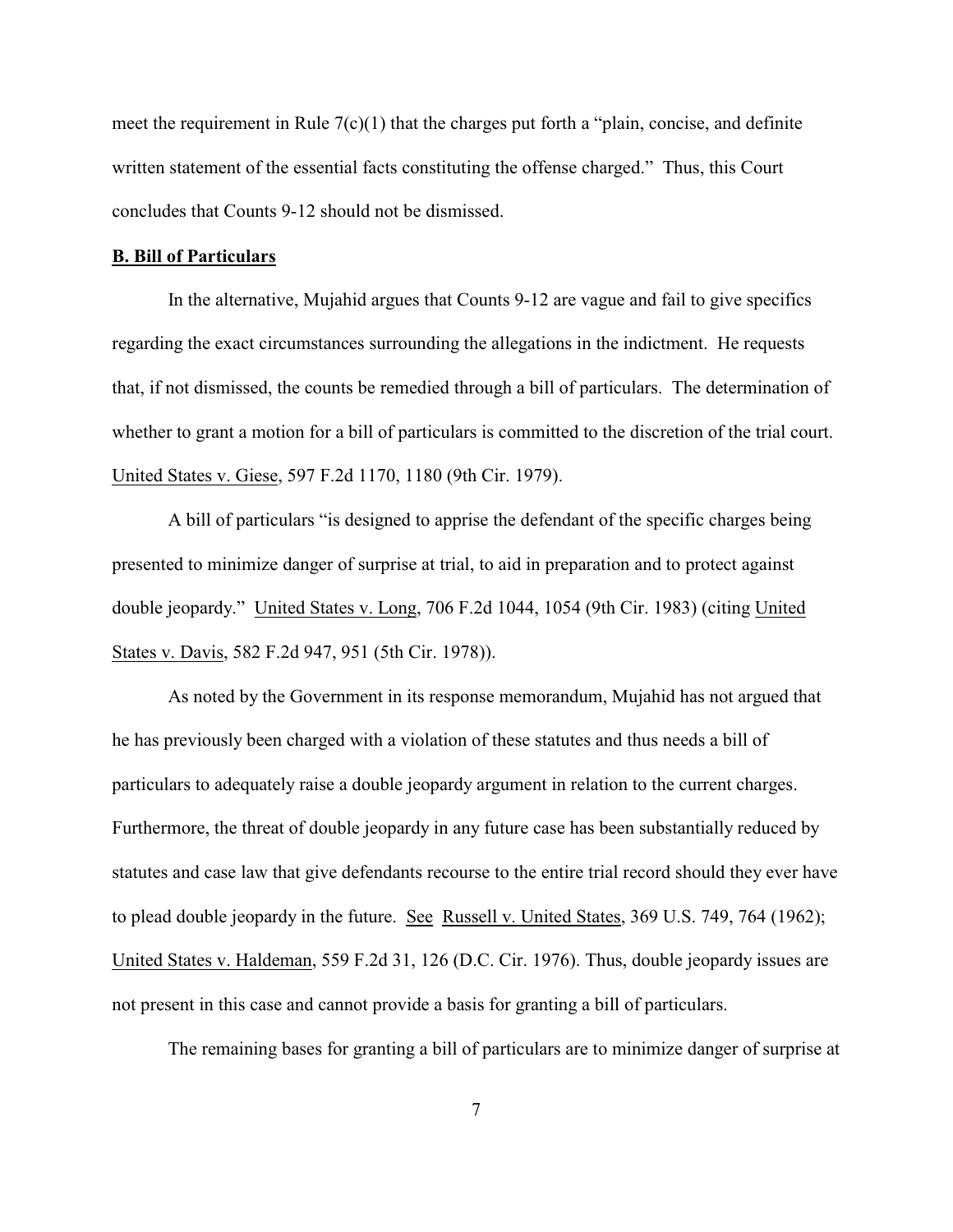trial and to aid in preparation for trial. To the extent the indictment itself or other information disclosed by the Government adequately advises a defendant of the charges, a bill of particulars is not required. Long, 706 F.2d at 1054 (citing United States v. Giese, 597 F.2d 1170, 1180 (9th Cir. 1979)). In this case, the Government has disclosed the identity of John Doe 3 to Mujahid. (Doc. 15, p. 5, fn 2). Thus, any questions about who was involved have been answered through discovery. Also, based on the declaration of Government counsel filed at Docket 29, the Government has provided Mujahid's counsel with discovery that discloses the "bed history" of inmates at the Anchorage Correctional Complex, which would then inform Mujahid about where he and John Doe 3 were residing before, during, and after the alleged incidents. Therefore, the discovery provided by the Government gives Mujahid some information about where the alleged sexual abuse and contact took place.

Mujahid also argues that he does not have enough information about what type of sexual abuse and sexual contact is alleged to have taken place on April 15, 2010. This Court disagrees. Counts 9 and 10 state what type of sexual act is alleged to have occurred—contact between the penis and anus. Count 9 alleges that the sexual act occurred through the use of force and thus was aggravated sexual abuse under  $\S 2241(a)(1)$ . Count 10 alleges that the sexual act occurred because Mujahid placed the victim in fear and thus was sexual abuse under  $\S 2242(1)$ . The Government indicated at the arraignment and in counsel's declaration that Counts 9 and 10 are alternative charges, alleging two different theories related to how the sexual abuse occurred (through force and through fear), and that if convicted on both the Government would only proceed to sentencing on one of the two alternative charges.

The same is true of Counts 11 and 12: both counts state what type of sexual contact is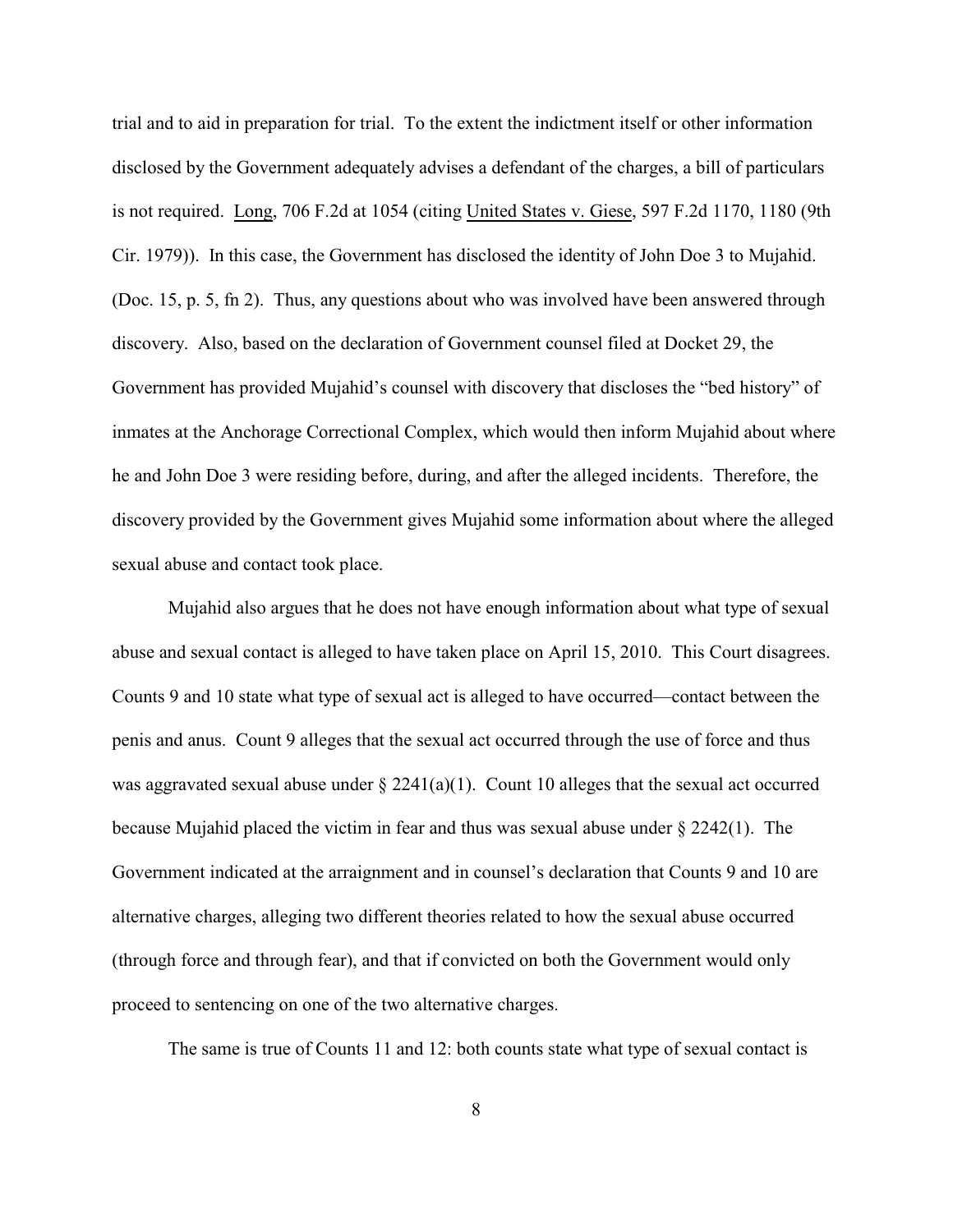alleged to have occurred—intentional touching of the buttocks. Count 11 alleges that the sexual contact occurred through the use of force and thus was a violation of  $\S 2244(a)(1)$ . Count 12 alleges that the sexual contact occurred through the use of fear and thus was a violation of 2244(a)(2). Again, based on the Government's representation at the arraignment and on Government counsel's declaration, Counts 11 and 12 are alternative charges and if convicted on both the Government would only proceed to sentencing on one of the two alternative charges.

Based on this information, Mujahid has enough detail to evaluate the charges and prepare for trial. There is no other legitimate basis for granting Mujahid a bill of particulars. This Court cannot grant a bill of particulars as a means of providing the defendant with more evidence. A defendant is not entitled to use a bill of particulars to know information about the evidence the government intends to produce, only the theory of the case. Giese, 597 F.2d at 1181 (citing Yeargain v. United States, 314 F.2d 881, 882 (9th Cir. 1963)). In other words, the defendant is entitled to "'know the offense with which he is charged, not to know the details of how it will be proved.'" United States v. W.R. Grace, 401 F.Supp.2d 1103, 1107 (D. Mont. 2005) (citing United States v. Kendall, 665 F.2d 126, 135 (9th Cir. 1981)).

#### **V. CONCLUSION**

Based on the foregoing analysis, the Court respectfully recommends that Defendant Mujahid's Motion to Dismiss Counts 9 through 12, or in the Alternative, Request for a Bill of Particulars as to Counts 9 through 12 be DENIED.

DATED this 1st day of December, 2010, at Anchorage, Alaska.

/s/ Deborah M. Smith DEBORAH M. SMITH United States Magistrate Judge